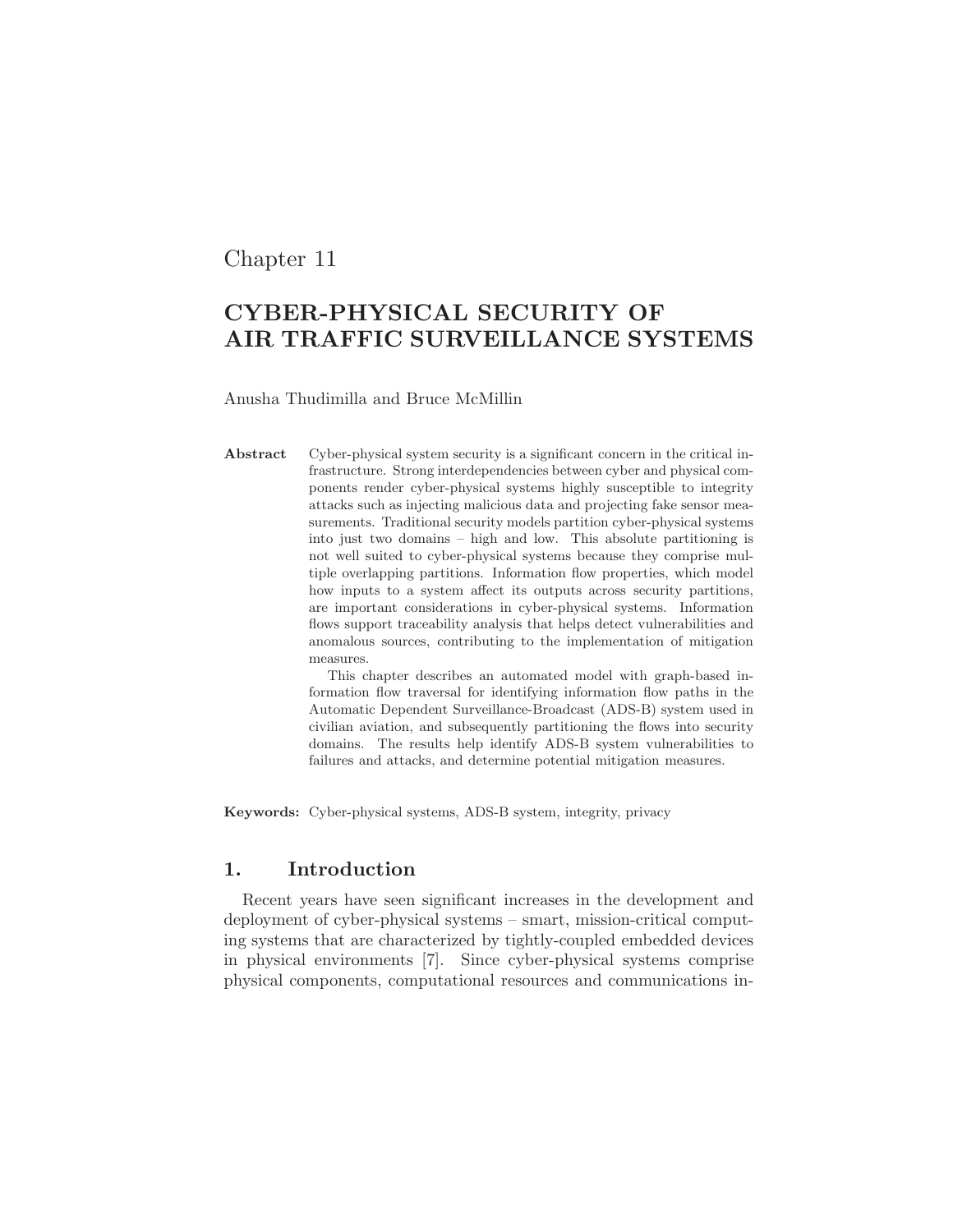frastructures [14], it is equally important to ensure cyber security and physical security.

Cyber-physical systems are exposed to new forms of risk due to the tight couplings between their cyber and physical components. These risks have not been considered adequately in cyber-physical systems due to the lack of tools for identifying vulnerabilities that arise from the complex interactions between their cyber and physical components. These risks can be classified as: (i) cyber elements that impact the physical environment; and (ii) physical elements that impact the cyber components. This chapter addresses these risks by identifying failures and attacks using information flow analysis, an important cyber-physical security paradigm that determines if inputs to a process or system can change its outputs.

Air traffic surveillance systems have complex cyber-physical interactions. Significant increases in civilian airline traffic in recent years have led the Federal Aviation Administration (FAA) to introduce NextGen technologies to ensure flight predictability, efficiency and safety. Automatic Dependent Surveillance-Broadcast (ADS-B), a key NextGen component, is a powerful cyber-physical system that integrates computational intelligence with physical components to provide reliable and efficient communications between air traffic control (ATC) and aircraft. ADS-B uses the Global Positioning System (GPS) and onboard sensors to determine aircraft identity, position, altitude and velocity. Because ADS-B broadcasts all information over unauthenticated and unencrypted wireless channels, it is imperative to protect against false data injection, spoofing, flooding, jamming, message modification and eavesdropping attacks [10]. Unfortunately, ADS-B does not employ adequate security mechanisms [10, 12, 18].

This chapter employs information flow analysis to identify faulty components in the ADS-B system and detect attacks. Two scenarios are discussed, one involving aircraft altimeter failure and the other involving GPS satellite failure.

### **2. ADS-B System**

ADS-B is an airborne surveillance system designed to enable seamless surveillance, and collision detection and avoidance, and to provide situational awareness in the air and on the ground. It replaces radarbased surveillance by having every aircraft broadcast its identity, position, altitude, velocity and other data over unencrypted data links once per second. An aircraft equipped with ADS-B collects this data from sources such as GPS, barometric altimeter and other nearby aircraft,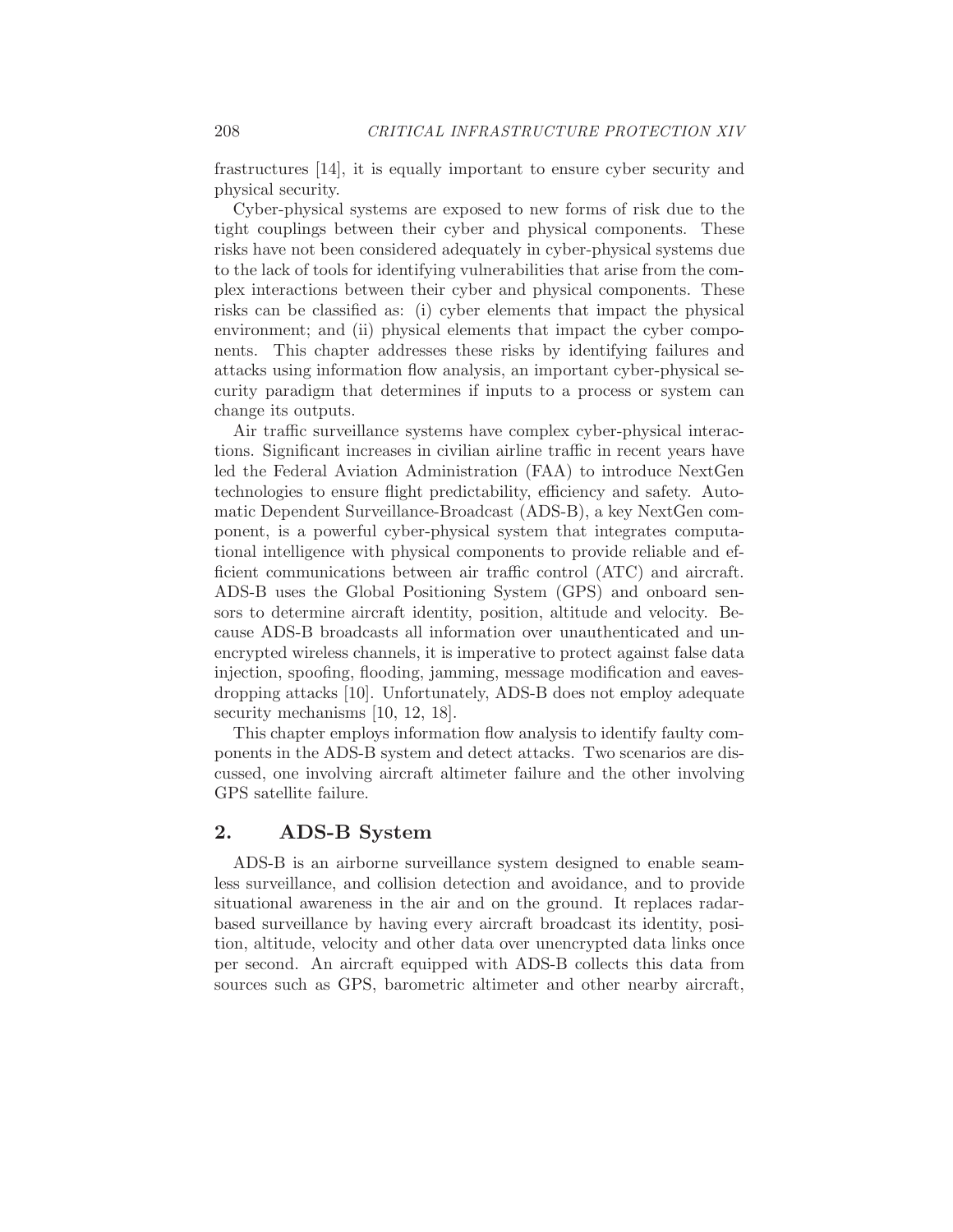and processes the data to determine its accuracy and integrity. The processed information is then encoded and broadcast as an ADS-B message to nearby aircraft and ground stations. ADS-B also enables pilots to receive other information such as flight restrictions and weather data in real time.

An aircraft equipped with ADS-B broadcasts information in an omnidirectional manner so that it can be received by ground stations and other aircraft with compatible receiving devices. These broadcasts differ from other transponder interrogations such as those performed by the Traffic Collision and Avoidance System (TCAS).

ADS-B has two functional operations: (i) ADS-B OUT; and (ii) ADS-B IN. ADS-B OUT is a surveillance technology responsible for generating ADS-B broadcasts that transmit aircraft identity, position, altitude and velocity data in real time to air traffic control and nearby aircraft. ADSB-IN is used to receive transmissions from nearby aircraft and ground stations (i.e., ADS-B OUT information). The information includes weather updates, conflict detection and de-confliction guidance, graphical displays of the position of aircraft and along-track guidance [11].

### **3. Related Work**

Cyber-physical systems are widely deployed to monitor and control operations in critical infrastructure assets. Due to their importance, it is vital to protect them from failures and attacks. Several methods have been proposed to address security issues posed by denial-of-service attacks [2], false data injection attacks [9], stealthy deception attacks [19] and replay attacks [13].

Information flow security is a powerful approach for preventing sensitive data from leaking to malicious entities. Its primary variants are static and dynamic approaches. A static approach merely executes information security policies whereas a dynamic approach uses labels to describe security levels and propagates the labels to ensure data integrity with respect to invariants or predefined policies. Much work in the area has focused on proving the non-interference property that describes information flow restrictions and using a combination of language features and system models to implement information flow security [16].

Considerable research has focused on using information flow analysis in aviation security. The real challenge in the case of information flow security is to apply the vast theory and language-based designs such as Jif [3] and Flow Caml [15, 17] to real-world problems [23].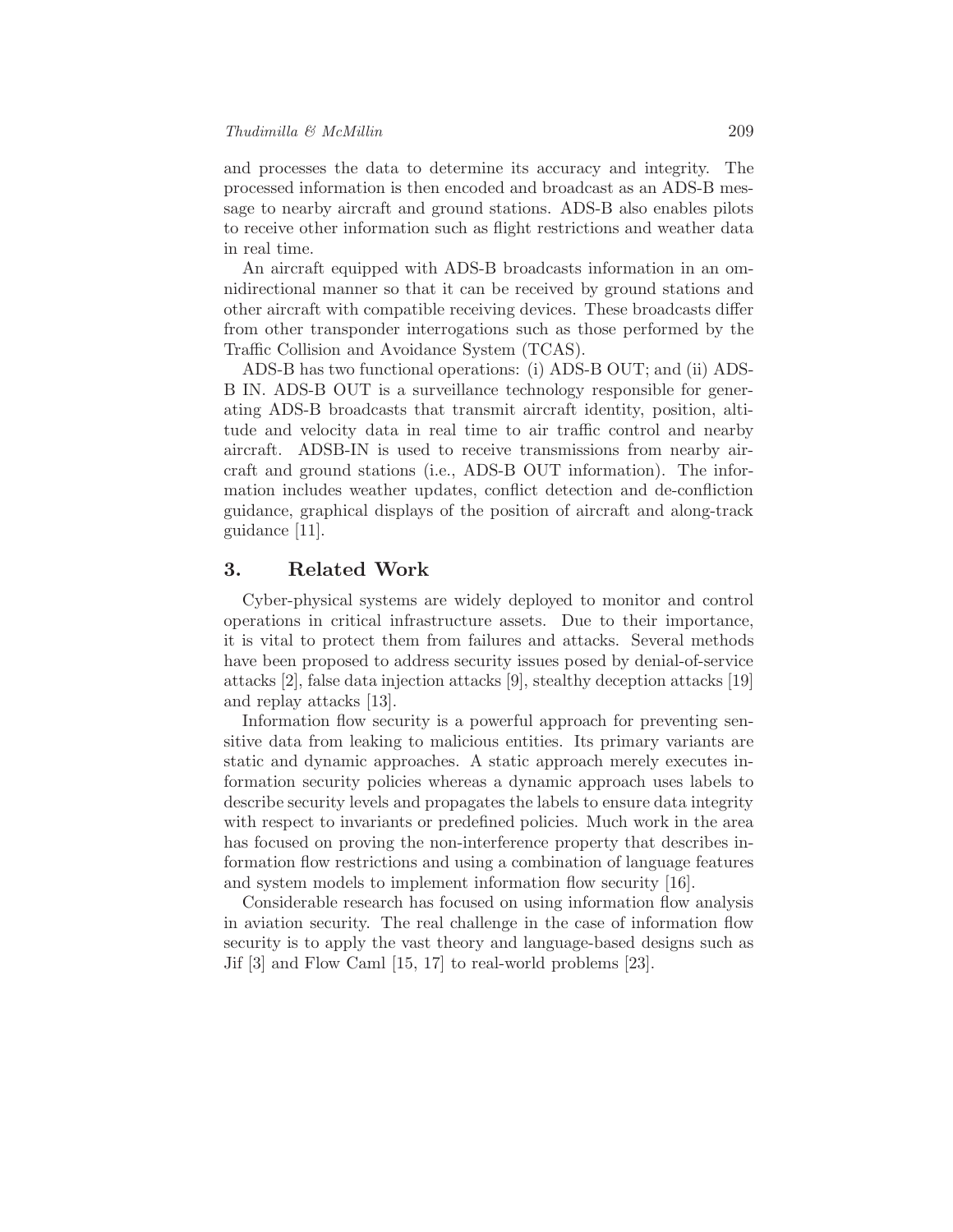In the context of ADS-B security, Kim et al. [8] have devised a timestamp method based on signal propagation time to identify and reject spoofed ADS-B messages between senders and receivers. Yang et al. [21] have proposed a lightweight security solution that integrates cryptoprimitives such as FFX and TESLA to ensure ADS-B message integrity and privacy [21]. Other researchers [22] have conducted similar work with a focus on congested data links and resource-constrained avionics. Thudimilla and McMillin [20] have employed ProVerif to identify attacks on ADS-B and TCAS, but their analysis is limited to proving observational equivalence (anonymity property) via process composition. Several researchers have investigated security vulnerabilities, failures and attacks in ADS-B systems [10, 12, 18]. A survey of the literature reveals that research in the area of ADS-B security either focuses on cyber attacks or physical component failures, but not both. This work stands out in that it considers cyber- and physically-enabled attacks and failures using automated graph-based information flow analysis to identify security risks and develop mitigation measures.

### **4. Threat Model**

An adequate threat model is crucial to assessing security vulnerabilities in a system and determining mitigation measures. The following threat model is at the foundation of this work:

- *Source:* The threat source is an entity that initiates threats, which include system failures, adversarial attacks and environmental factors.
- $\blacksquare$ *Goal:* The goal of the threat model is to capture system features that may lead to system failure and identify the features that are modified as a result of an attack.
- *Consequences:* The consequences include compromises to system integrity, safety or availability.

The threat model assumes that failures and attacks exhibit similar behavior, and they are arbitrary and unbounded. The adversary is assumed to have full control of the target – specifically, the adversary can eavesdrop, intercept and modify messages sent and received by a component.

The threat model also assumes that the adversary cannot exploit certain aspects of the system. Specifically:

■ The adversary cannot corrupt or modify a proposed model.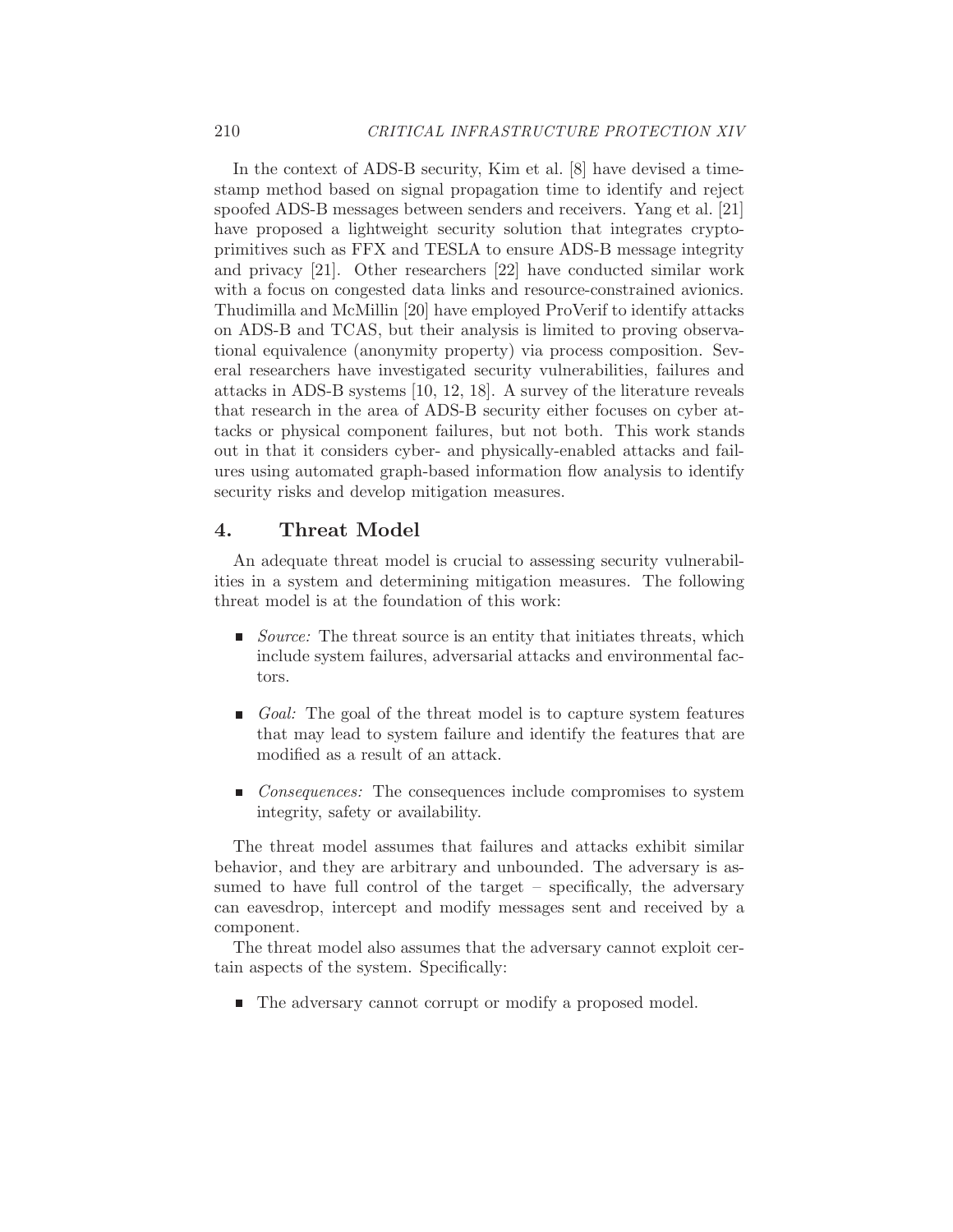|           | Symbol Description                                           |
|-----------|--------------------------------------------------------------|
| W         | Set of worlds.                                               |
| $\varphi$ | Boolean statement that is true or false in world $w \in W$ . |

Values from world w cause  $\varphi$  to evaluate to true.

Statement  $\varphi$  always evaluates to true or false.

 $w \vdash \varphi$  Statement  $\varphi$  is valid in world w.<br>  $w \models \varphi$  Values from world w cause  $\varphi$  to

*Table 1.* Modal logic symbols and descriptions.

■ The adversary cannot modify more than half of the participating entities while traversing the graph with respect to a feature in the proposed model.

Valuation function of entity i with respect to state variable  $S_x$ .

#### **5. MSDND**

 $\Box \varphi$ 

 $V_{S_x}^i$ 

Multiple security domain nondeducibility (MSDND), introduced by Howser and McMillin [5], engages modal logic [4] to address the shortcomings of traditional security models that partition a security space into two domains, high and low. Traditional models work well only when the boundaries of the security domains are defined precisely. The MSDND model checks for nondeducibility – the inability to deduce the values of two states in a system at any point in time. Computing the security domains for complex cyber-physical systems is difficult. However, this work addresses the issue by automating the MSDND process to partition security domains based on information flow traversal.

Table 1 lists the modal logic symbols used in this work along with their descriptions.

The state of a system is represented by a set of variables that help determine the future system states and outputs. A state variable  $\varphi$  represents the state of a dynamic system, which is evaluated to either true or false. For example, a mechanical system may contain state variables such as position and velocity that describe its components. A combination of state variables  $S_x$  is represented as:

$$
S_x = \varphi_0 \wedge \varphi_1 \wedge \varphi_2 \wedge \varphi_3 \wedge \dots \tag{1}
$$

The set of worlds  $W$  contains all possible combinations of  $m$  state variables  $S_0, S_1, \ldots S_m$ . If a state variable  $S_x$  has no valuation function, then MSDND fails to determine the value associated with the state variable or the value of any logical expression associated with the state variable [5].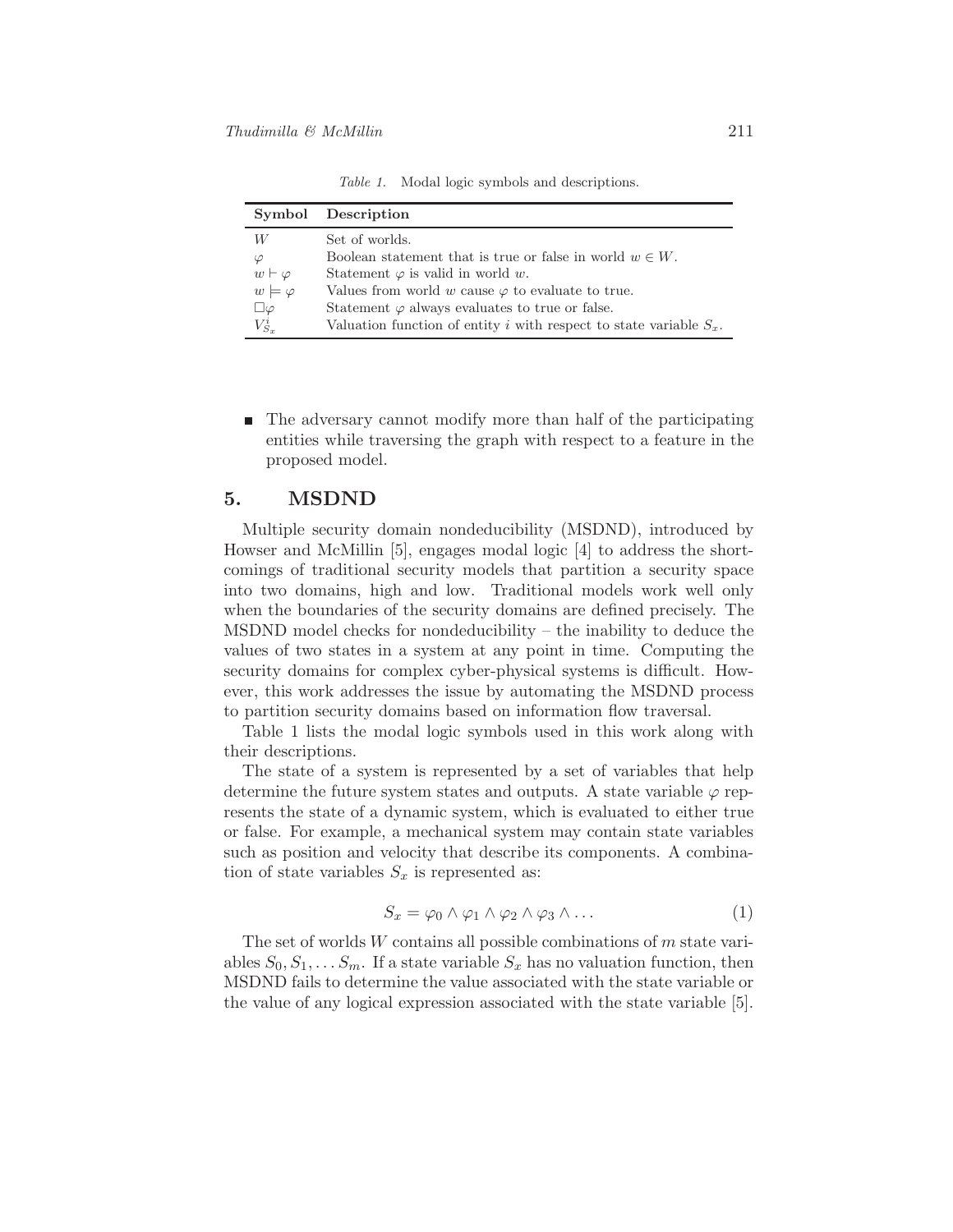A valuation function  $V_{S_x}^i$  indicates the value of a state variable  $S_x$  as observed by an entity *i* in world *w* observed by an entity  $i$  in world  $w$ .

Each state variable is associated with a component identifier. Figure 1 shows the ADS-B system architecture with components represented as nodes and connections between components represented as edges. In the figure, Satellite 1 has the component identifier 0, Barometric Altimeter has the component identifier 6 and Control Panel has the component identifier 9. Every edge is labeled with attributes that denote the data that flows from one component to another [1]. The state variables associated with Satellite 1, Barometric Altimeter and Control Panel are denoted by  $\varphi_0$ ,  $\varphi_6$  and  $\varphi_9$ , respectively. These state variables are used later in the chapter to perform MSDND analysis.

*Definition 1 (Multiple Security Domain Exclusivity).* There exists some world with multiple states  $S_a, S_b, S_c, \ldots$  in which, at any instant, the system is in one true state and all the others are false:

$$
f(S_a, S_b, S_c, \ldots) = \begin{cases} \text{True} & \text{when one of } S_a, S_b, S_c, \ldots \text{ is True} \\ \text{False} & \text{otherwise} \end{cases} \tag{2}
$$

In the MSDND model, an entity  $i$  is any part of the system that is capable of independent observation or action. The event system ES comprises multiple security domains  $SD<sup>i</sup>$  as viewed by each entity i in the model. These domains may or may not overlap depending on the complexity of the event system [5, 6].

*Definition 2 (Multiple Security Domain Nondeducibility).* A system is MSDND if:

$$
MSDND(ES) = \exists w \in W : [w \vdash \Box f(S_a, S_b, S_c, \ldots)]
$$

$$
\wedge [w \models (\nexists V_{S_a}^i \wedge \nexists V_{S_b}^i \wedge \nexists V_{S_c}^i \ldots)]
$$
(3)

$$
\bigcup_{i=1}^{n} SD^{i} = ES \tag{4}
$$

An MSDND proof creates a logical argument based on conditions on the observable state of the system under consideration. These conditions are assessed for their valuation in a particular security domain. If no valuation function can be found, then the system is MSDND secure. This is a bad thing because it means attacker actions can be hidden in the security domain. Preventing MSDND is a good thing because it means the system can detect the attack.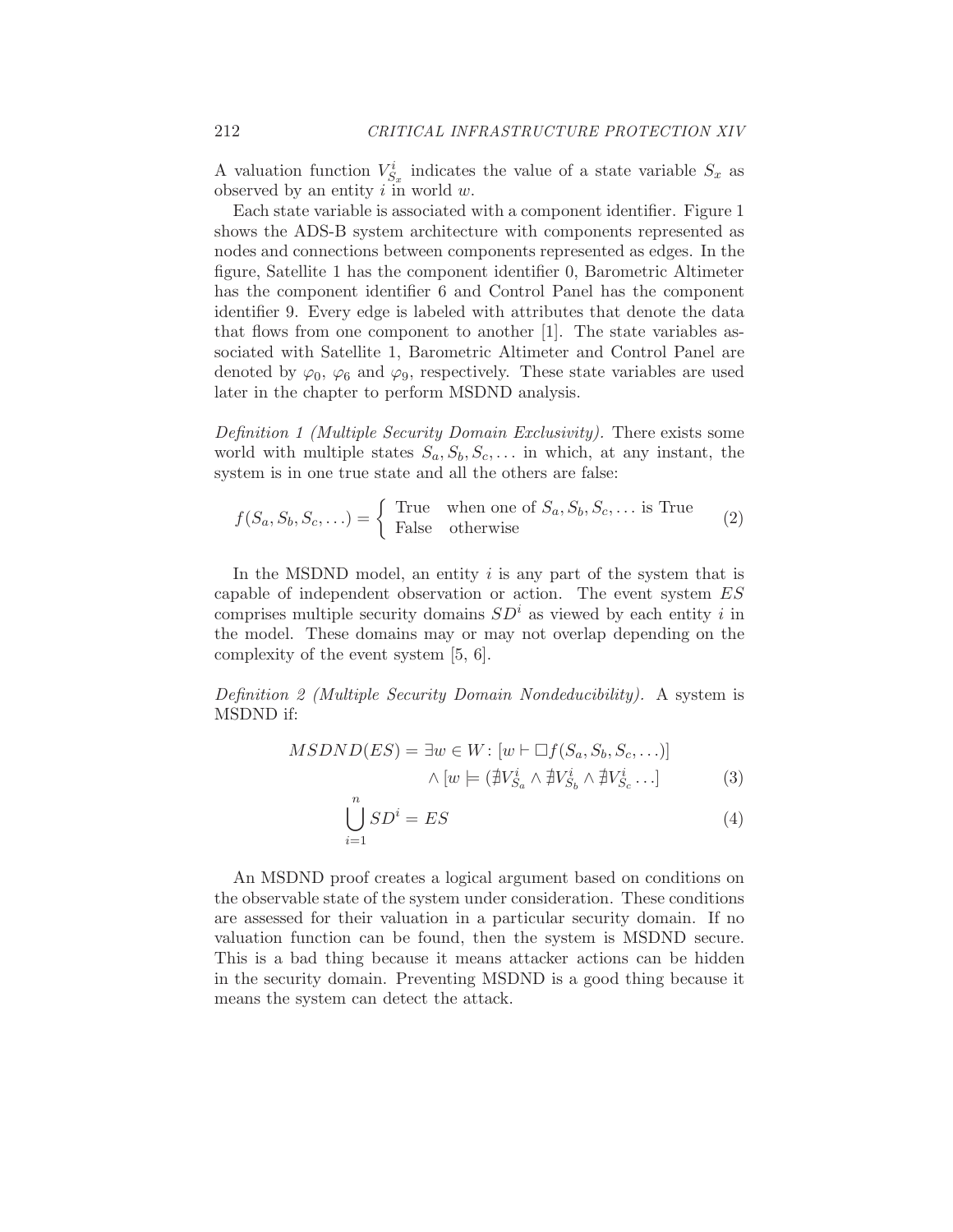

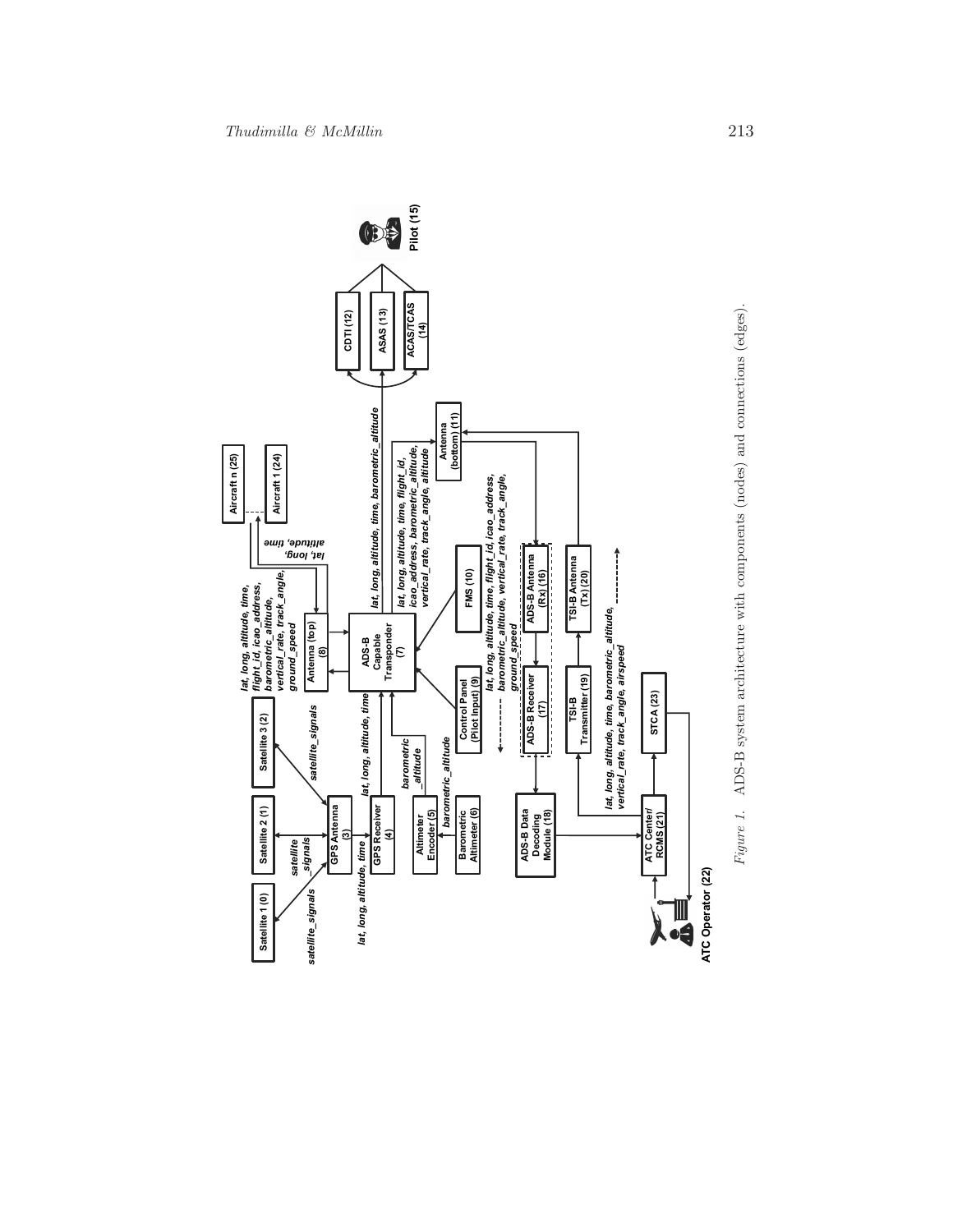### **6. Graph-Based Detection System**

The graph-based detection system presented in this chapter considers the entire aircraft system as a directed acyclic graph, where a node represents a system component and an edge represents the information flow between two nodes. Each edge has a set of labels, where each label has a value associated with it.

The graph-based detection algorithm has the following three steps:

- **1.** Identify all the paths in the network using depth-first search with respect to a label and sort the result set in descending order of subgraph size.
- **2.** Identify the subgraphs and eliminate them to obtain a reduced unique subgraph set.
- **3.** In the reduced set, traverse each edge to check for discrepancies such as inconsistent values associated with a particular label. If there is a discrepancy, find the in-degree of each node.
- **4.** A node with in-degree no less than three will break the MSDND property because it contains more than two information flow paths that help identify the faulty component or the component under attack that is sending incorrect data during design time or runtime.

*Definition 3 (Directed Acyclic Graph/Subgraph).* A directed acyclic graph  $G = (V, E, L)$  comprises a set of nodes V, set of edges E and set of labels L associated with each edge.

A directed acyclic graph  $S = (V_s, E_s, L_s)$  is a subgraph of directed acyclic graph  $G = (V, E, L)$  iff  $V_s \subseteq V, E_s \subseteq E$  and  $L_s$  contains the label l under consideration.

Figure 1 shows the ADS-B system of an aircraft, which has 26 components (nodes). Each edge has a set of labels and values associated with the labels that represent information flows.

Figure 2 shows the ADS-B system in Figure 1 represented as a graph without edge labels. Each component is identified by its node identifier and the directional edges represent information flows.

Algorithms 1 and 2 are used to find all the graphs associated with each label and eliminate the subpaths to obtain unique graphs corresponding to each label. Source code for the algorithms is available at github. com/anushaat/MSDND.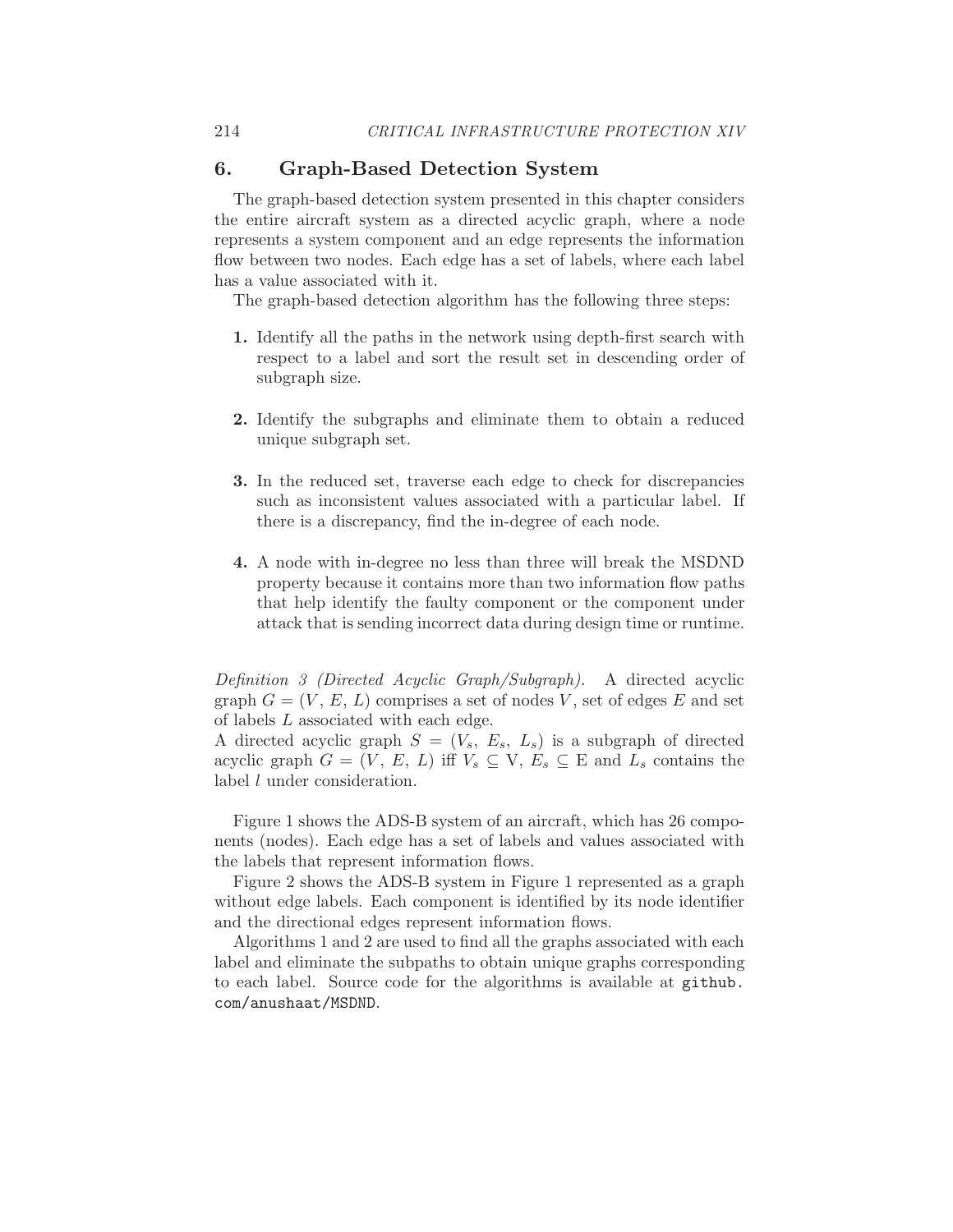

*Figure 2.* ADS-B system graph.

### **6.1 Finding Independent Paths**

Algorithm 1 uses depth-first search to find all the paths with edges labeled l. The algorithm has a runtime complexity of  $\mathcal{O}(|V| + |E|)$ , where  $|V|$  is the number of nodes and  $|E|$  is the number of edges.

The following theorem proves the correctness of Algorithm 1:

*Theorem 1.* During a depth-first search of a directed acyclic graph  $G =$  $(V, E, L)$ , vertex s is a descendent of vertex d iff the search discovers a path from s to d comprising entirely of edges labeled l.

*Proof:* Assume that a depth-first search is performed on the directed acyclic graph  $G = (V, E, L)$  to determine the independent paths for each vertex  $v_i \in V$ . It suffices to show that for any pair of distinct vertices s,  $d \in V$ , the graph G contains an edge from s to d. If  $s = d$ , then the path from s to d contains only s, which indicates it is source or initial node. If  $d$  is an immediate descendent of  $u$ , then the path from  $s$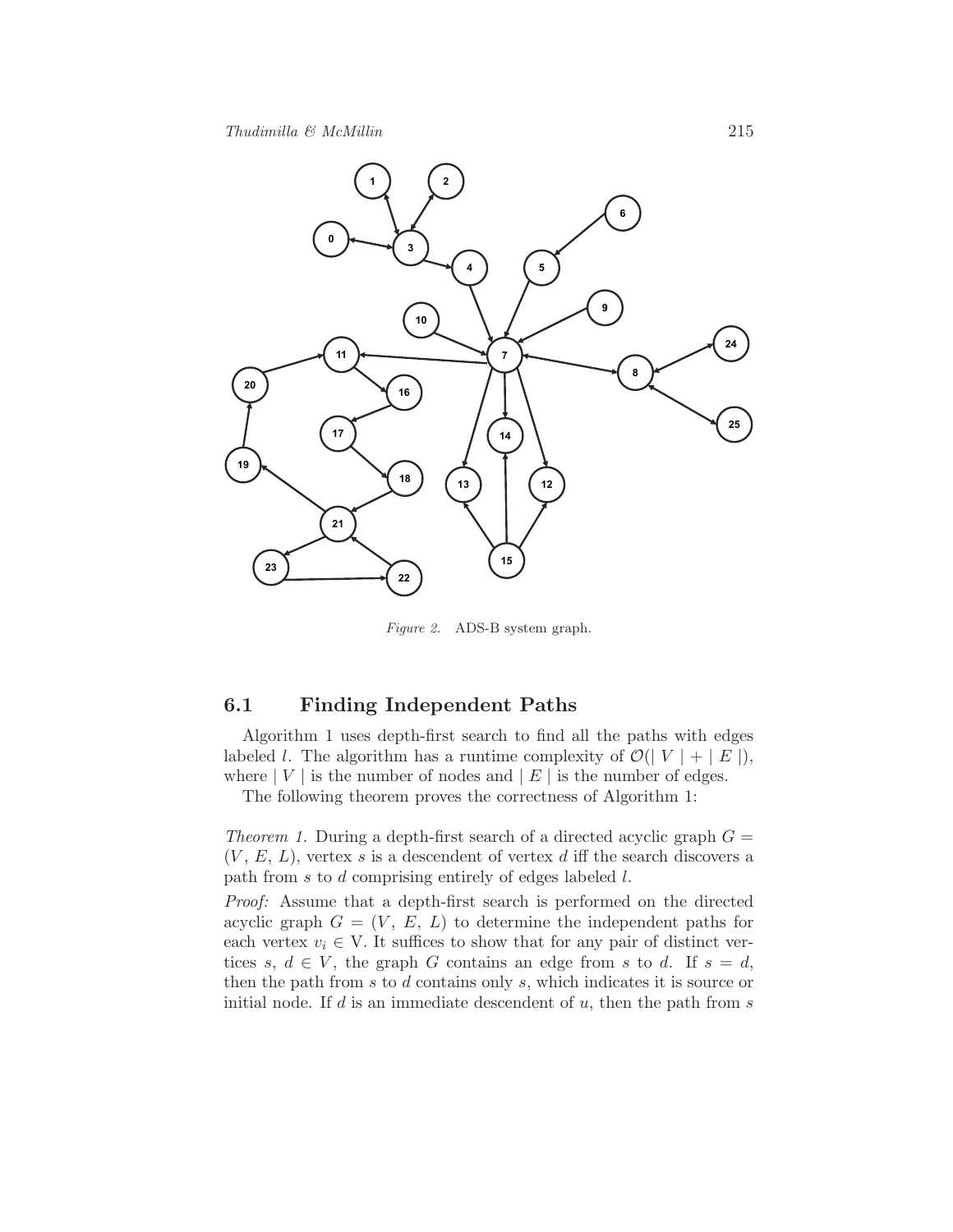**Algorithm 1** : Finding independent paths.

| Inputs: graph $G = (V, E, L)$ ; node u                              |
|---------------------------------------------------------------------|
| Output: alg1-res (set of graphs associated with a label $l \in L$ ) |
|                                                                     |
| $alg1-res \leftarrow null$                                          |
| on path $\leftarrow$ null                                           |
| $path \leftarrow null$                                              |
| visited $\leftarrow$ null                                           |
| label $\leftarrow$ l                                                |
| function $DFS(G, u)$                                                |
| visted.add(u)                                                       |
| if on $path. contains(u)$ then                                      |
| $alg1-res.add(path)$                                                |
| else                                                                |
| on_path.add $(v)$ ;                                                 |
| path.push(v);                                                       |
| for all $v \in adj[u]$ do                                           |
| <b>if</b> v.labels.contains(label) <b>then</b>                      |
| DFS(G, u)                                                           |
| end if                                                              |
| end for                                                             |
| path.pop()                                                          |
| end if                                                              |
| $on$ -path.remove $(u)$                                             |
| return alg1-res                                                     |
| end function                                                        |

to  $d$  contains label  $l$ . If  $d$  is a descendent of  $s$ , then all the edges on the simple path from s to d contain label  $l$ .

## **6.2 Eliminating Subpaths**

Algorithm 2 eliminates subpaths that occur more than once. This achieves non-redundancy, which helps identify the faulty component or the component under attack.

Algorithm 2 operates on the sorted result set (alg1-res) provided by Algorithm 1. The if-statement in the outer for loop obtains the longest path of length k and saves the paths with length k in the final result without any processing. The first inner for-loop uses a variant of the sliding window technique to obtain the non-redundant paths and save them in the result. The return statement returns the non-redundant paths in the list of paths provided by Algorithm 1. The runtime complexity of the algorithm is  $\mathcal{O}(nmk)$  where *n* is the size of the result set,  $m$  is the subpath length and  $k$  is the sliding window size.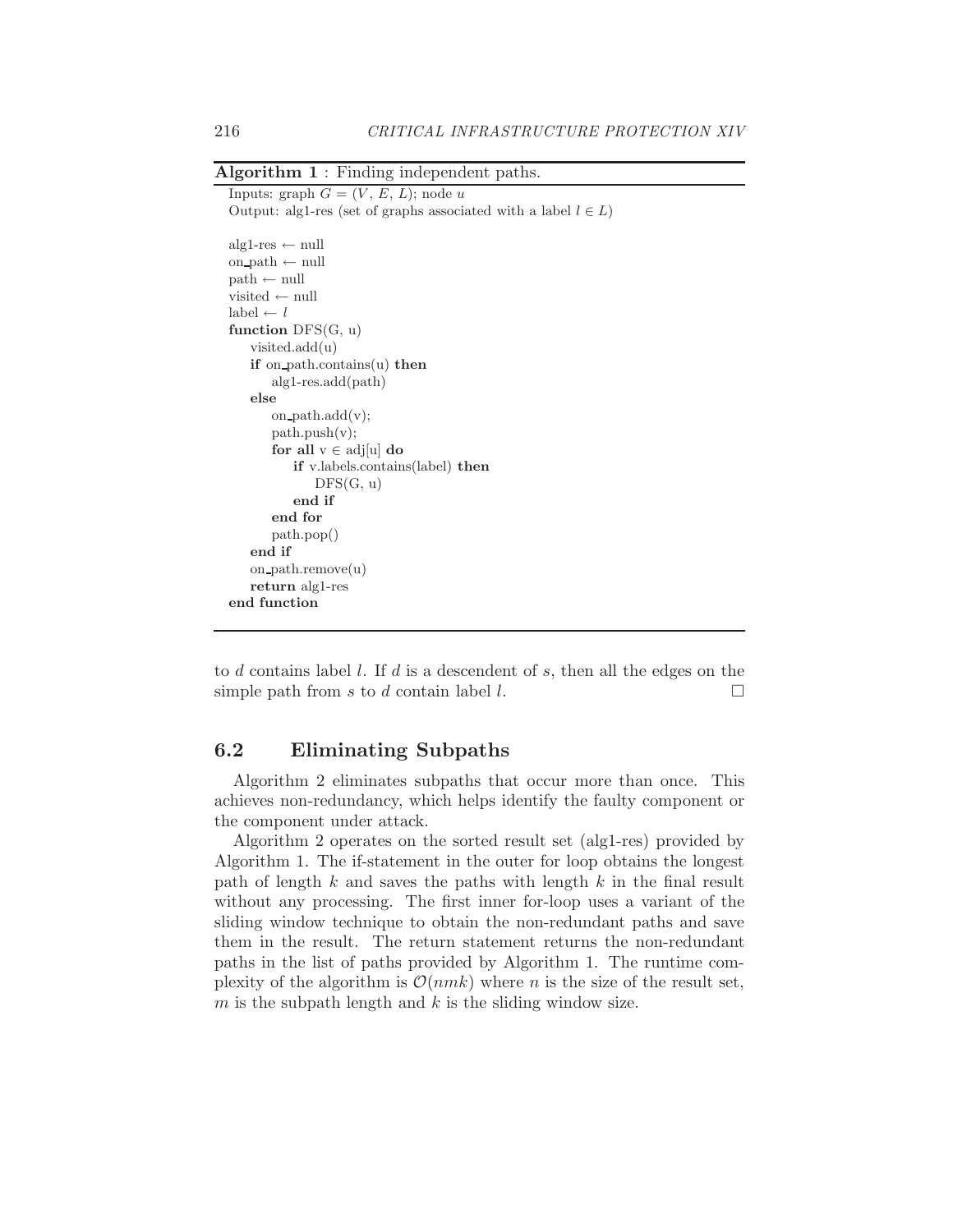### **Algorithm 2** : Eliminating subpaths.

Input: alg1-res (set of graphs associated with a label  $l \in L$  (Algorithm 1 result)) Output: alg2-res (set of independent paths associated with a label  $l \in L$ )

```
function ELIMINATESUBPATHS(alg1-res)
    alg2-res \leftarrow nullmaxSize \leftarrow alg1-res.get(0).size()for path \leftarrow 0 to alg1-res.size() do
       S \leftarrow alg1-res.get(path)k \leftarrow \text{alg1-res.get}(\text{path}).size()if k==maxSize then
            alg2-res.add(S)
       end if
       for all s in alg2-res do
            count \leftarrow 0N \leftarrow s.size()\mathbf{for} \ i \leftarrow 0 \ \text{to} \ N\text{-k+1} \ \mathbf{do}if s(i)==alg1-res.get(i) then
                    for j \leftarrow 0 to k do
                        if s(i+j) = = alg1-res.get(i) then
                             count++
                        else
                             break
                        end if
                    end for
                end if
            end for
            if count!=k then
                alg2-res.add(alg1-res.get(i))
            end if
        end for
    end for
   return alg2-res
end function
```
The following theorem proves the correctness of Algorithm 2:

*Theorem 2.* Let  $G = (V, E, L)$  be a directed acyclic graph. Let  $l_m$  be a label in  $L$  based on which the graph traversal is done. The algorithm produces nonempty subpaths  $S_p$  with edges containing values associated with  $l_m$  in the result of Algorithm 1 (alg1-res).

*Proof:* Let  $S_p$  be the maximum-size subset of paths associated with label  $l_m$  in the result of Algorithm 1 (alg1-res). Let  $(n_i, ..., n_j, ..., n_k)$  where  $i < j < k$  be the set of nodes connected by edges  $E_p$  associated with label  $l_m$  in  $S_p$ . If the edges connecting  $n_i \to n_j$  and  $n_j \to n_k$  are equal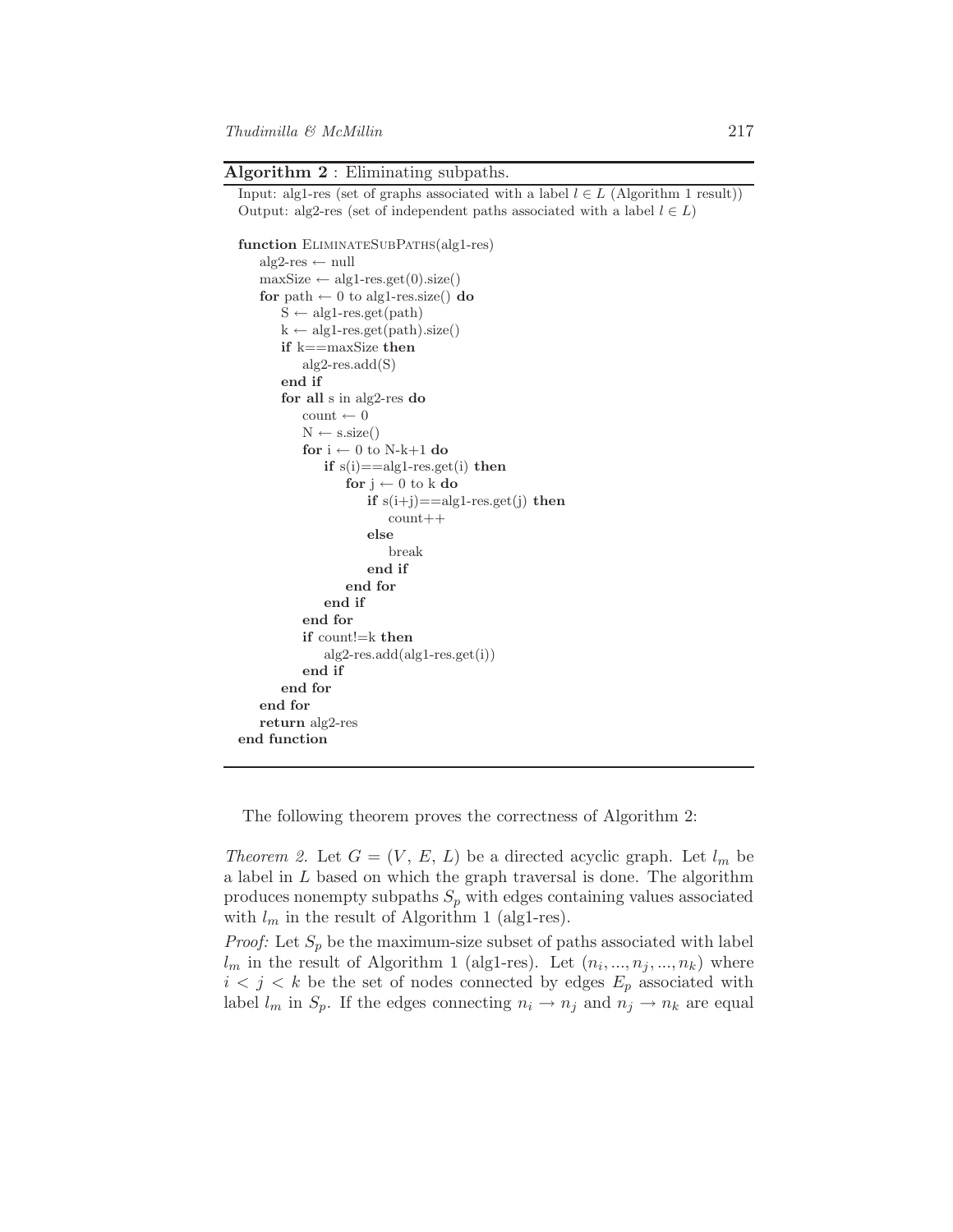(i.e.,  $e_{ij} = e_{jk}$ ), then the result contains paths with label  $l_m$  because  $e_{jk}$ is an element of edge set  $E_p$  associated with label  $l_m$ . If  $e_{ij} \neq e_{jk}$ , let the edge set  $E'_p = E_p - \{e_{jk}\} \cup \{e_{ij}\}\$ . Upon substituting  $e_{ij}$  for  $e_{jk}$ ,  $E'_p = E_p$ <br>is obtained, which shows that  $e_{ij}$  and  $e_{ji}$  belong to the same set (i.e. is obtained, which shows that  $e_{ij}$  and  $e_{jk}$  belong to the same set (i.e., have the same label). This is true because  $n_i$  is a child of  $n_j$  and  $n_k$  is a child of  $n_j$ . Since  $E'_p = E_p$ , it can be concluded that  $E'_p$  contains edges with label  $l_m$ , and it includes  $e_{ik}$ .

### **7. MSDND Analysis**

This section presents an analysis of the vulnerabilities associated with the ADS-B air traffic surveillance system. This is accomplished in two steps. The first step is to identify the compromised component. The second step is to employ the graph-based model to identify information flow paths and use the MSDND model to identifying the faulty paths associated with the ADS-B system.

Two scenarios are presented in this section, altimeter failure and satellite failure. They demonstrate that MSDND is an effective tool for identifying system vulnerabilities by analyzing information flow paths. The analyses could be performed at design time to enable security mechanisms to be proactively implemented to handle component failures or attacks.

#### **7.1 Altimeter Failure**

This section analyzes an altimeter failure scenario. The result is expressed by the following theorem:

*Theorem 3.* In the event of an altimeter compromise, automated graphbased analysis can show that the MSDND model yields deducibility. This means that, despite the altimeter failure, critical information can flow to the pilot and air traffic control.

*Proof:* Consider a scenario in which the barometric altimeter is faulty and sends incorrect altitude data to the pilot. Specifically, the altimeter displays incorrect altitude values, which makes them nondeducible to the pilot.

Between ten to 60 graphs are associated with each label. The graphs are generated based on three labels: (i) *barometric altitude*; (ii) *altitude*; and (iii) *airspeed*.

Figures 3 through 5 show three graphs generated with respect to the label *altitude*. For example, Figure 3 presents the information flow with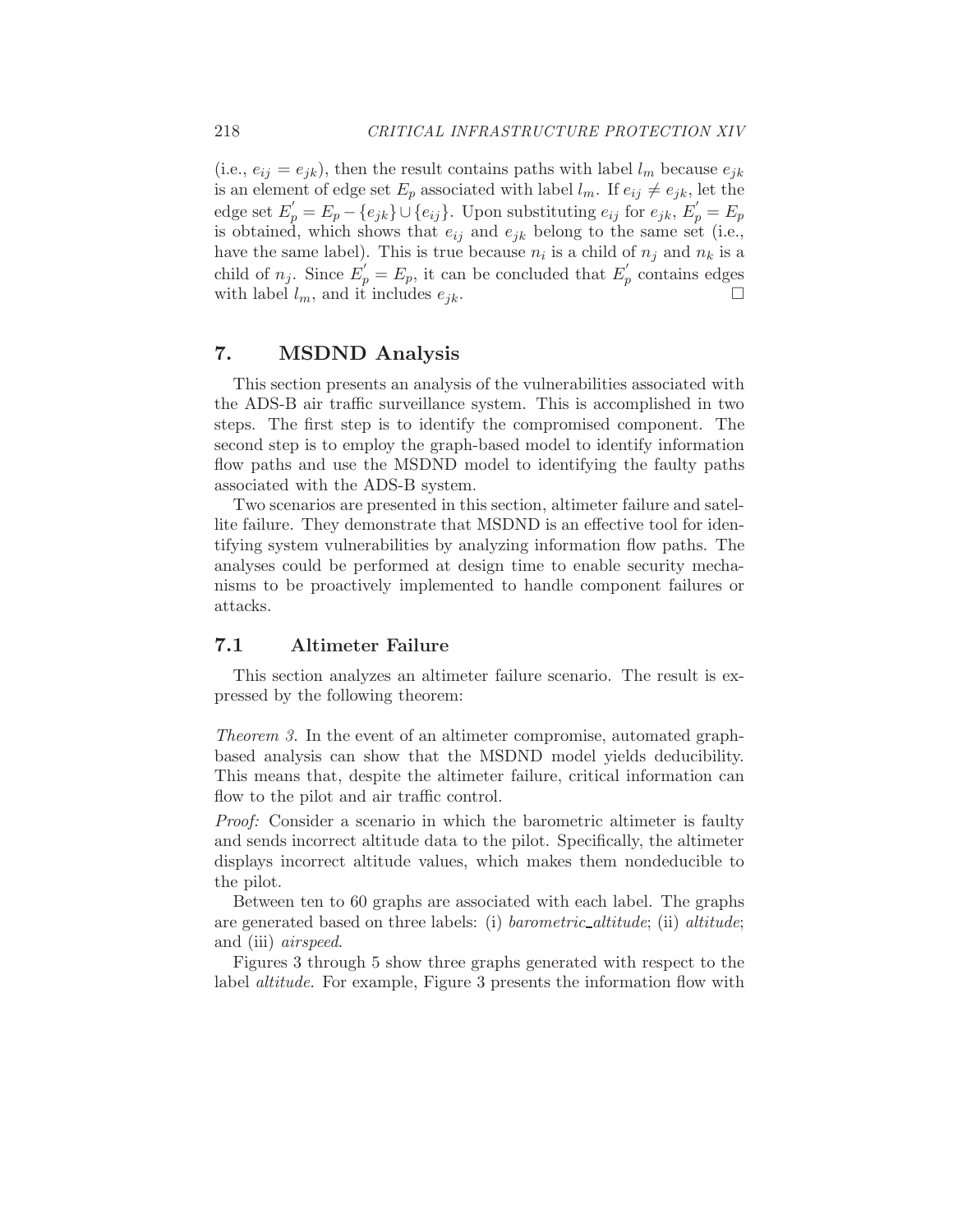

*Figure 3.* Graph 1.

respect to *altitude* from node 3 (GPS Antenna) to node 20 (TSI-B Antenna). After the graphs are generated, a variant of the sliding window technique is used to eliminate subpaths from the set of graphs.

Graph 3 in Figure 5 is a subpath of Graph 2 in Figure 4. Algorithm 2 is used to eliminate occurrences such as Graph 3 from the result set. After eliminating the subpaths, the value associated with each label is evaluated to check for consistency. If an inconsistency exists, then the in-degree of each node in the inconsistent set is computed. If a node has an in-degree of two or more (indicating that more than one information flow path carries similar information), then it is considered to have a valuation function that eventually breaks the nondeducibility property. If a valuation function exists for a node, then the incoming edges are evaluated to identify the faulty source.

Applying the MSDND model yields two security domains (sources of data) in this scenario: (i) SD*BA* (Barometric Altimeter domain) and (ii)  $SD^{GPS}$  (GPS Satellite domain). Combining the valuation functions in SD*BA* with respect to the *altitude* value from the Pilot domain yields:

$$
S_{ba} = \neg \varphi_6 \land \neg \varphi_5 \land \neg \varphi_7 \land \neg \varphi_{15} \Rightarrow \nexists V_{\sim a}^P
$$
 (5)

Since the information from the Barometric Altimeter domain is faulty, the Pilot domain cannot evaluate the correctness of the *altitude* data.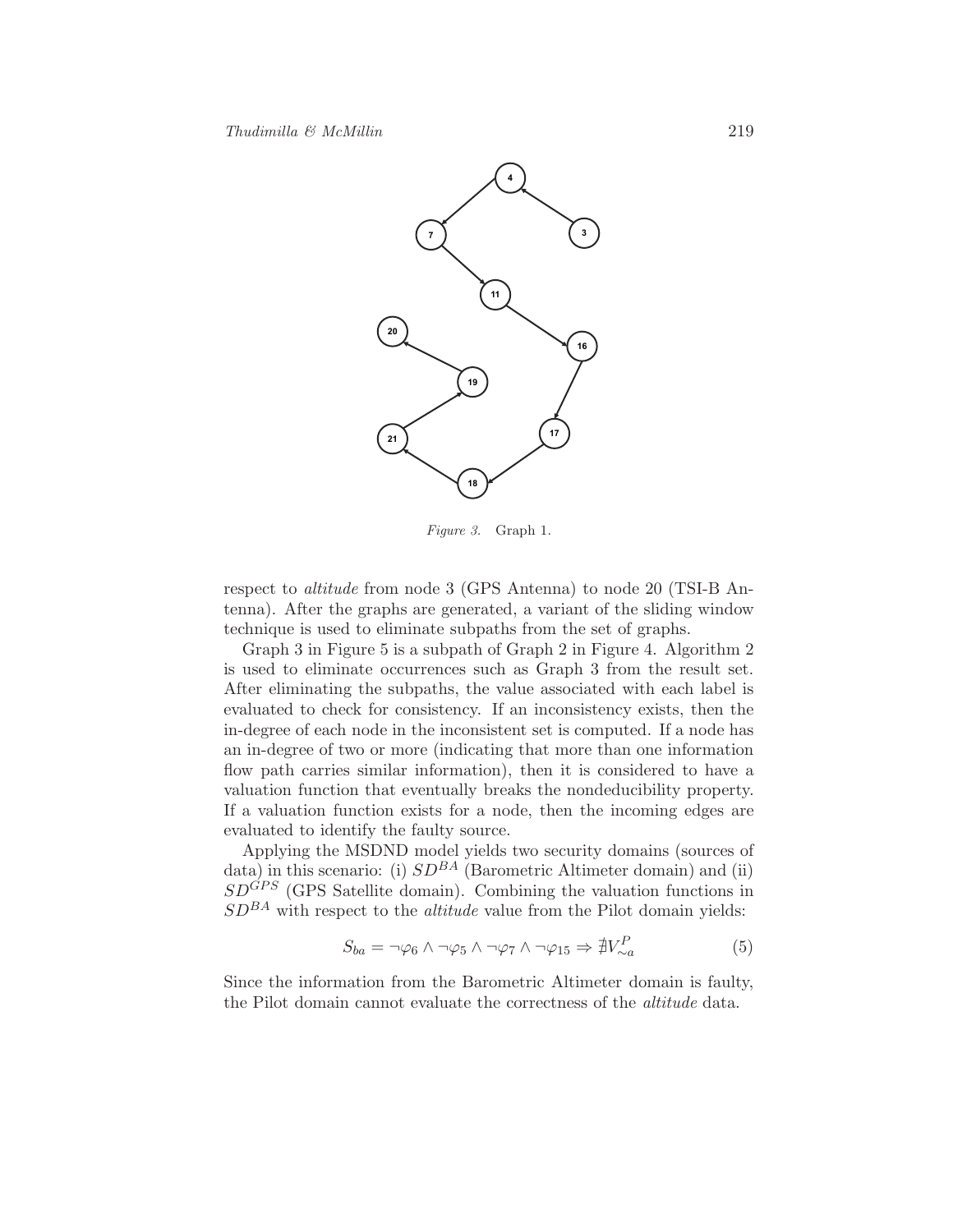

*Figure 4.* Graph 2.



*Figure 5.* Graph 3.

Combining the valuation functions in  $SD^{GPS}$  with respect to the *altitude* value from the Pilot domain yields:

$$
S_{gps} = \varphi_3 \wedge \varphi_4 \wedge \varphi_7 \wedge \varphi_{15} \Rightarrow \nexists V_a^P
$$
 (6)

Although the information received from the GPS Satellite domain is not faulty, the Pilot domain cannot evaluate the correctness of the *altitude* data because there are just two information flow paths.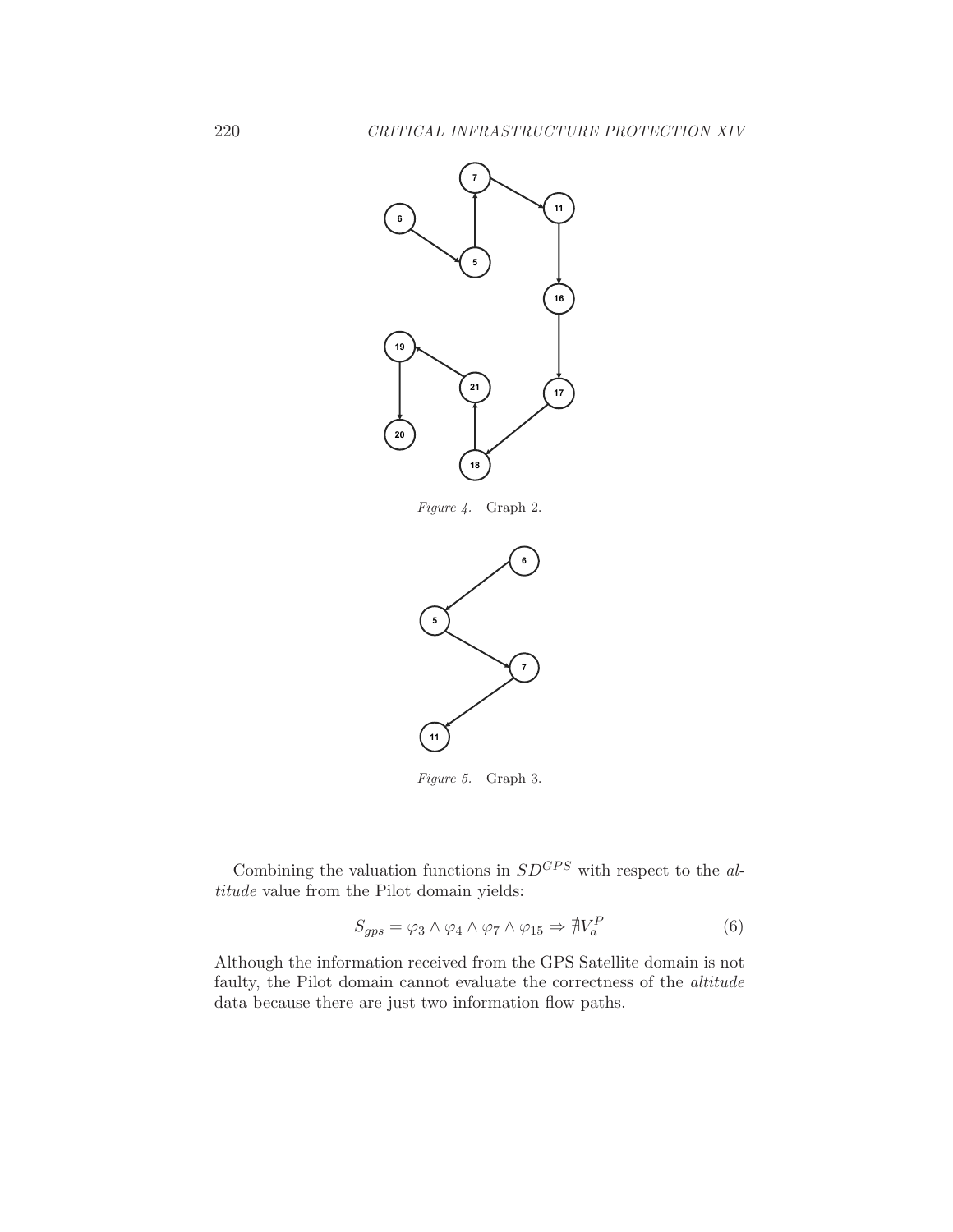

*Figure 6.* Pilot can deduce the correct altitude value.

According to Equations (5) and (6), the Pilot domain sees two different information flow paths that result in different *altitude* values. Combining the two equations yields:

$$
MSDND(ES) = \exists w \in W : [w \vdash \Box f(S_{ba}, S_{gps})]
$$

$$
\wedge [w \models (\nexists V_{\sim a}^P \wedge \nexists V_a^P]
$$
(7)

Therefore, the Pilot domain cannot deduce that the Barometric Altimeter domain is faulty and is sending incorrect *altitude* data. This situation can be resolved by having an additional information flow path that enables the Pilot domain to resolve the conflict.

The additional information flow path comes from the Air Traffic Control domain, which is responsible for sending *altitude* data:

$$
S_{atc} = \varphi_{21} \wedge \varphi_{19} \wedge \varphi_{20} \wedge \varphi_{11} \wedge \varphi_7 \wedge \varphi_7 \wedge \varphi_8 \Rightarrow \exists V_a^P
$$
 (8)

Combining Equations (5), (6) and (8) yields:

$$
MSDND(ES) = \exists w \in W : [w \vdash \Box f(S_{ba}, S_{gps}, S_{abc})]
$$

$$
\wedge [w \models (\nexists V_{\sim a}^{P} \wedge \exists V_{a}^{P} \wedge \exists V_{a}^{P}]
$$
(9)

Hence, the ADS-B system is not MSDND secure and the Pilot domain can deduce the correct *altitude* value and resolve the conflict by relying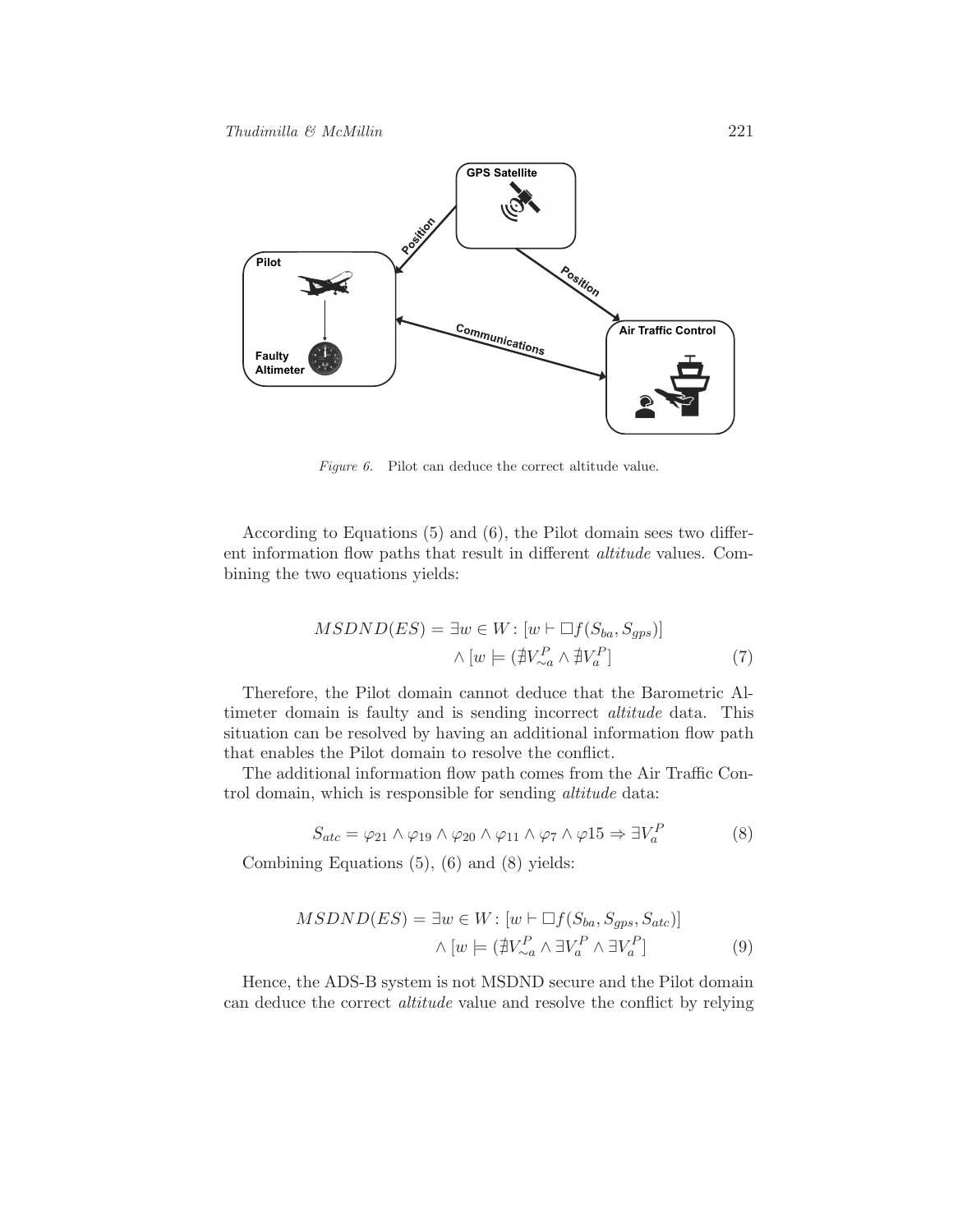

*Figure 7.* Satellite failure.

on the alternate information flow path from the Air Traffic Control domain (Figure  $6$ ).  $\Box$ 

## **7.2 GPS Satellite Failure**

This section analyzes a GPS satellite failure scenario. The result is expressed by the following theorem:

*Theorem 4.* In the event of a GPS satellite failure, automated graphbased analysis can show that the MSDND model yields nondeducibility. This means that critical information cannot flow to the pilots.

*Proof:* Consider a scenario where a GPS satellite responsible for sending position data is faulty and sends incorrect position data to two aircraft. Assume that the pilots of the two aircraft can communicate with each other. The potential for incorrect decisions by the pilots and a mid-air collision exist if the two pilots cannot identify the source of the incorrect data (Figure 7).

Pilots trust the position data sent by a GPS satellite. When two aircraft are near each other, both the pilots communicate based on the data received from the GPS satellite. This scenario has the Pilot 1 domain and the Pilot 2 domain. If pilots in the two domains cannot identify the problem soon enough, there could be a breakdown in safe aircraft separation. Automated MSDND analysis can enable the pilots to check the consistency of the information flow paths and identify the source of the faulty data.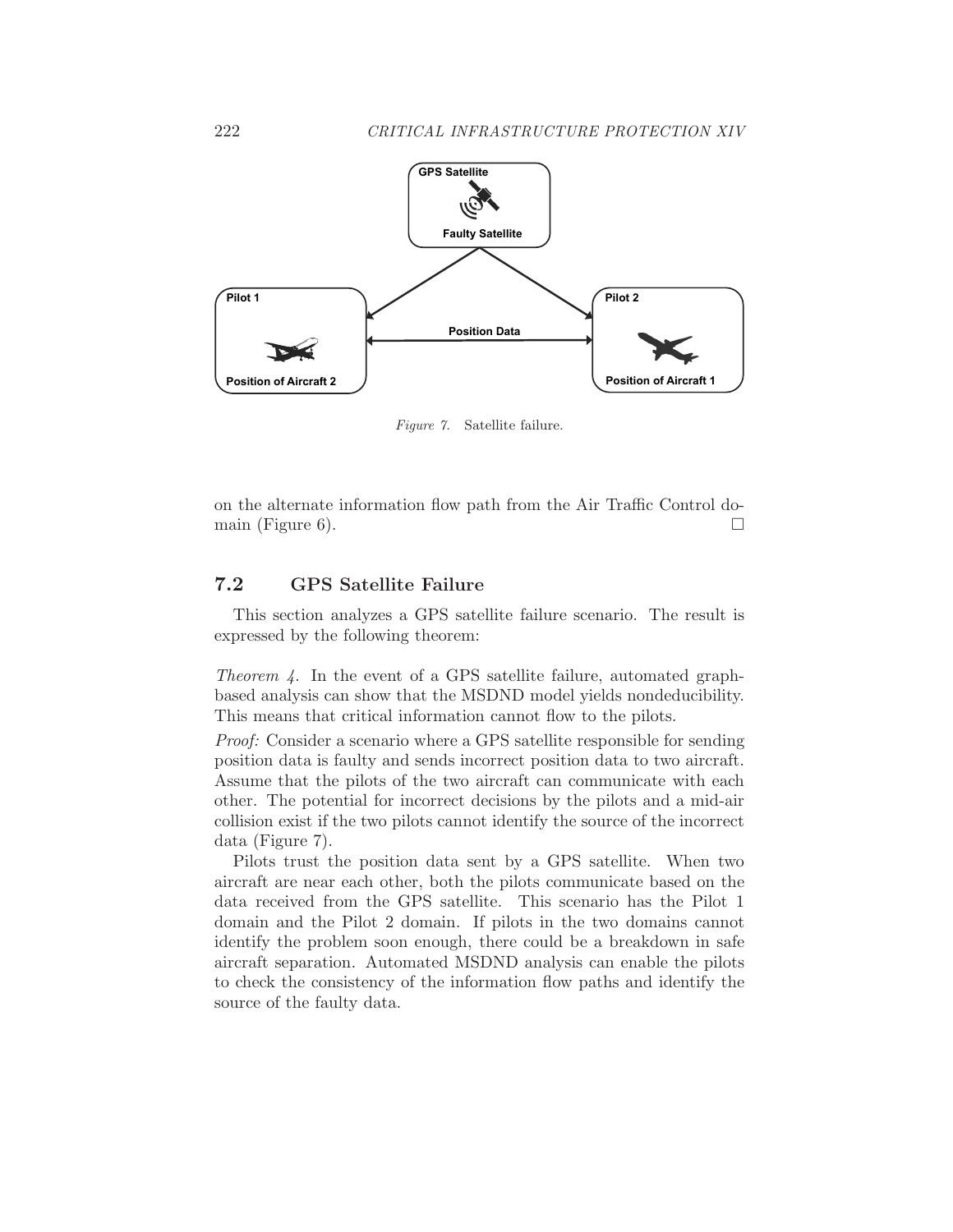

*Figure 8.* Graph 4.

Figure 8 shows the subgraph generated with respect to the labels *satellite signals*, *lat* and *long* corresponding to the position data. After the graph is generated, a variant of the sliding window technique is used to eliminate the subgraphs from the set of graphs. Algorithm 2 is then applied to eliminate the subgraphs to avoid redundancy. In this case, no subgraphs exist and Algorithm 2 does not reduce the set of paths.

After eliminating the subgraphs, the value associated with each label is evaluated to check for consistency. If an inconsistency exists, then the in-degree of each node in the inconsistent set is computed. If a node has an in-degree of two or more (indicating that more than one information flow path carries similar information), then it is considered to have a valuation function and eventually breaks the nondeducibility property. If a valuation function exists for a node, then the incoming edges are evaluated to identify the faulty source.

In this case, none of the nodes have an in-degree greater than two. Therefore, the pilots of the two aircraft cannot deduce that the GPS satellite failure is causing the transmission of incorrect information.

The two security domains in this scenario are  $SD<sup>P1</sup>$  (Pilot 1 domain) and  $SD^{P2}$  (Pilot 2 domain). After the flight position is retrieved, the Pilot 1 domain trusts the information sent by the Pilot 2 domain and vice-versa. However, the Pilot 1 domain and Pilot 2 domain cannot identify the problem until they are too close, leading to a breakdown in aircraft separation.

Combining the states in  $SD^{P1}$  with respect to the Pilot 1 domain yields:

$$
S_{p1} = \neg \varphi_{a1} \land \neg \varphi_{a2} \land \neg \varphi_{a3} \land \neg \varphi_{a4} \land \neg \varphi_{a7} \land \neg \varphi_{a15} \Rightarrow \nexists V^{P1}_{\sim pos} \tag{10}
$$

Since the information received from the Pilot 2 domain is faulty, the Pilot 1 domain cannot evaluate the correctness of the *position* data.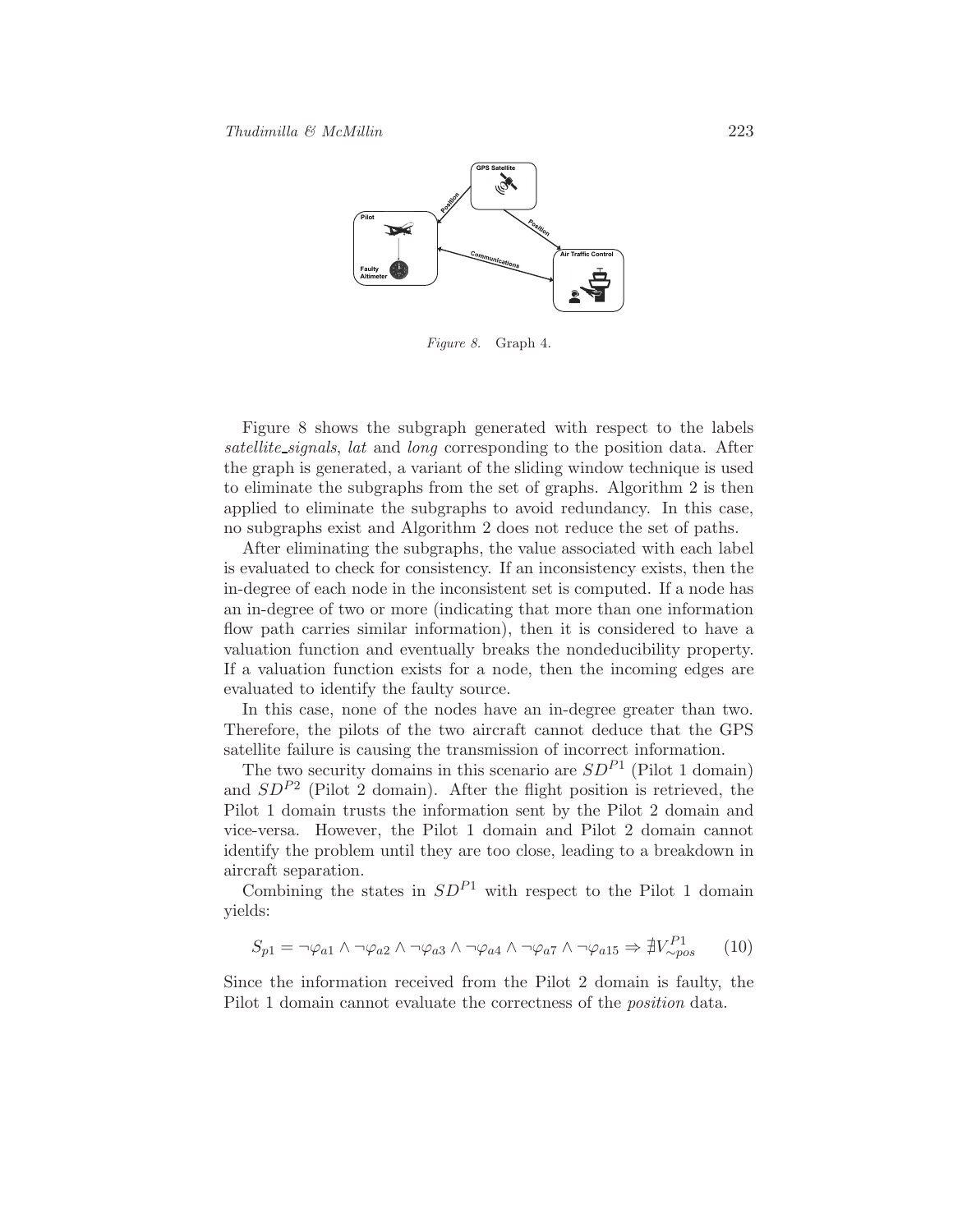Combining the states in  $SD^{P2}$  with respect to the Pilot 2 domain yields:

$$
S_{p2} = \neg \varphi_{b1} \land \neg \varphi_{b2} \land \neg \varphi_{b3} \land \neg \varphi_{b4} \land \neg \varphi_{b7} \land \neg \varphi_{b15} \Rightarrow \nexists V^{P2}_{\sim pos} \tag{11}
$$

Since the information received from the Pilot 1 domain is faulty, the Pilot-2 domain cannot evaluate the correctness of the *position* data.

Combining Equations (10) and (11) yields:

$$
MSDND(ES) = \exists w \in W : [w \vdash \Box f(S_{p1}, S_{p2})]
$$

$$
\wedge [w \models (\nexists V_{\sim pos}^{P1} \wedge \nexists V_{\sim pos}^{P2}]
$$
(12)

Therefore, the pilots of the two aircraft cannot deduce that the GPS satellite failure is causing the transmission of incorrect information. Hence, the system is MSDND secure to the pilots and they cannot deduce the true positions of their aircraft.  $\Box$ 

### **8. Conclusions**

MSDND works by identifying independent information flow paths and partitioning them into security domains based on the consistency of information flows. The model effectively detects failures and attacks in cyber-physical systems with complex state transitions.

Two scenarios using MSDND in the ADS-B system were discussed, one involving an aircraft altimeter failure and the other involving a GPS satellite failure. The analyses were conducted using various interacting components in an aircraft ADS-B system. Such analyses, when applied to the entire system, enable manufacturers and pilots to identify vulnerabilities at design-time and in real time, respectively.

Future research will focus on automatically defining the optimal number of security domains for attack scenarios. This will be done by clustering system components based on validated information flow paths, where information flow paths qualified as secure would be in the secure security domain and the other information flow paths would be in the non-secure security domain. Each of these security domains would have additional security partitions based on the labels associated with the information flow paths. Research will also attempt to use MSDND to model confidentiality, integrity and availability vulnerabilities. Finally, future research will extend the MSDND model to evaluate cyber-physical risks in other critical infrastructures.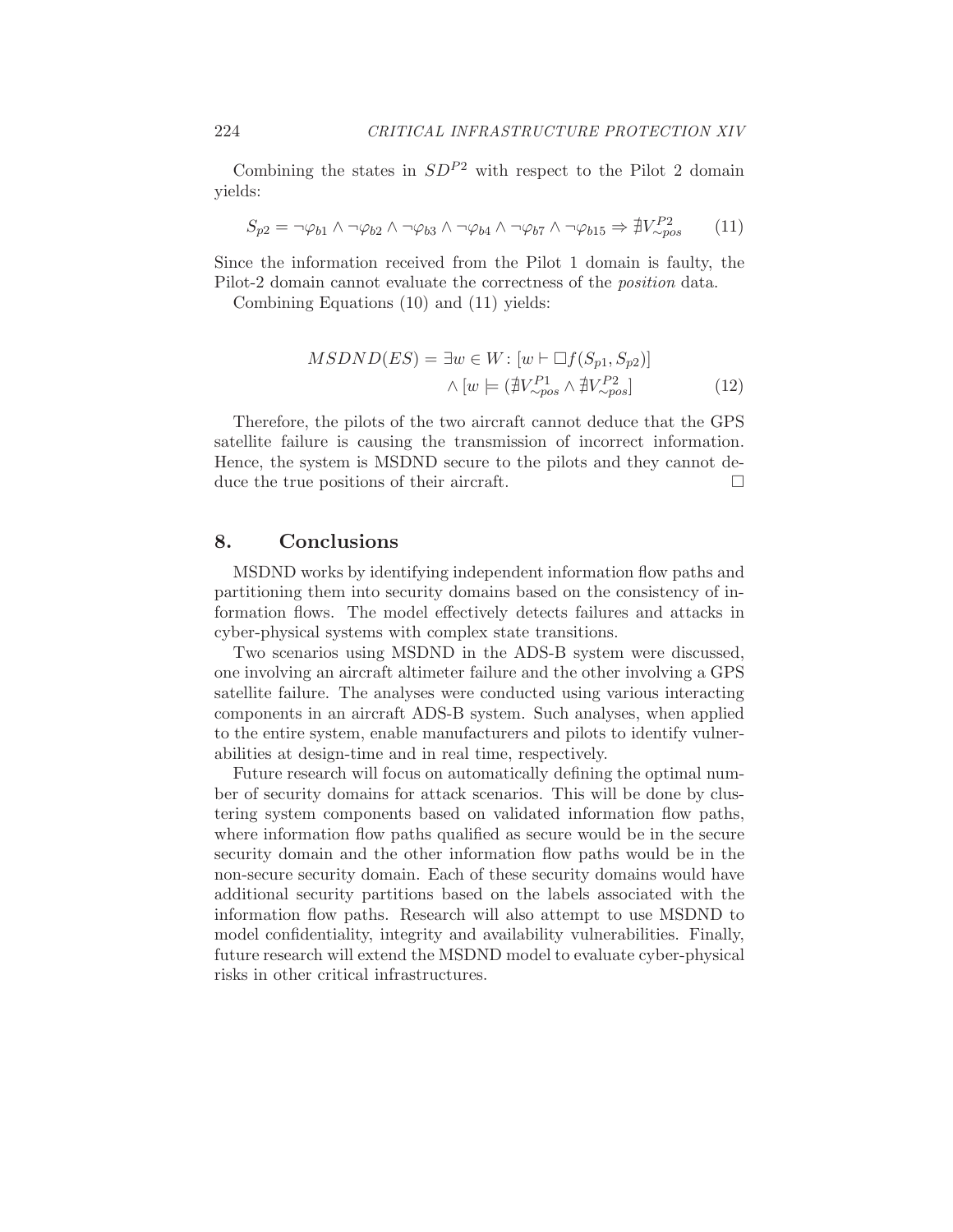### **Acknowledgement**

This research was supported by the National Science Foundation under Grant No. CNS-1837472 and by the Missouri S&T Intelligent Systems Center.

### **References**

- [1] B. Ali, W. Ochieng, A. Majumdar, W. Schuster and T. Chiew, ADS-B system failure modes and models, *The Journal of Navigation*, vol. 67(6), pp. 995–1017, 2014.
- [2] S. Amin, A. Cardenas and S. Sastry, Safe and secure networked control systems under denial-of-service attacks, in *Hybrid Systems: Computation and Control*, R. Majumdar and P. Tabuada (Eds.), Springer, Berlin Heidelberg, Germany, pp. 31–45, 2009.
- [3] S. Chong, A. Myers, K. Vikram and L. Zheng, Jif: Reference Manual, Department of Computer Science, Cornell University, Ithaca, New York (www.cs.cornell.edu/jif/doc/jif-3.3. 0/manual.html), 2009.
- [4] J. Garson, Modal logic, in *The Stanford Encyclopedia of Philosophy Archive*, E. Zalta (Ed.), Metaphysics Research Laboratory, Center for the Study of Language and Information, Stanford University, Stanford, California (plato.stanford.edu/archives/fall2018/ entries/logic-modal), 2018.
- [5] G. Howser and B. McMillin, A multiple security domain model of a drive-by-wire system, *Proceedings of the Thirty-Seventh Annual IEEE Computer Software and Applications Conference*, pp. 369– 374, 2013.
- [6] G. Howser and B. McMillin, Using information flow methods to analyze the security of cyber-physical systems, *IEEE Computer*, vol. 50(4), pp. 17–26, 2017.
- [7] A. Humayed, J. Lin, F. Li and B. Luo, Cyber-physical systems security – A survey, *IEEE Internet of Things Journal*, vol. 4(6), pp. 1802–1831, 2017.
- [8] Y. Kim, J. Jo and S. Lee, ADS-B vulnerabilities and a security solution with a timestamp, *IEEE Aerospace and Electronic Systems*, vol. 32(11), pp. 52–61, 2017.
- [9] Y. Liu, P. Ning and M. Reiter, False data injection attacks against state estimation in electric power grids, *ACM Transactions on Information and System Security*, vol. 14(1), article no. 13, 2011.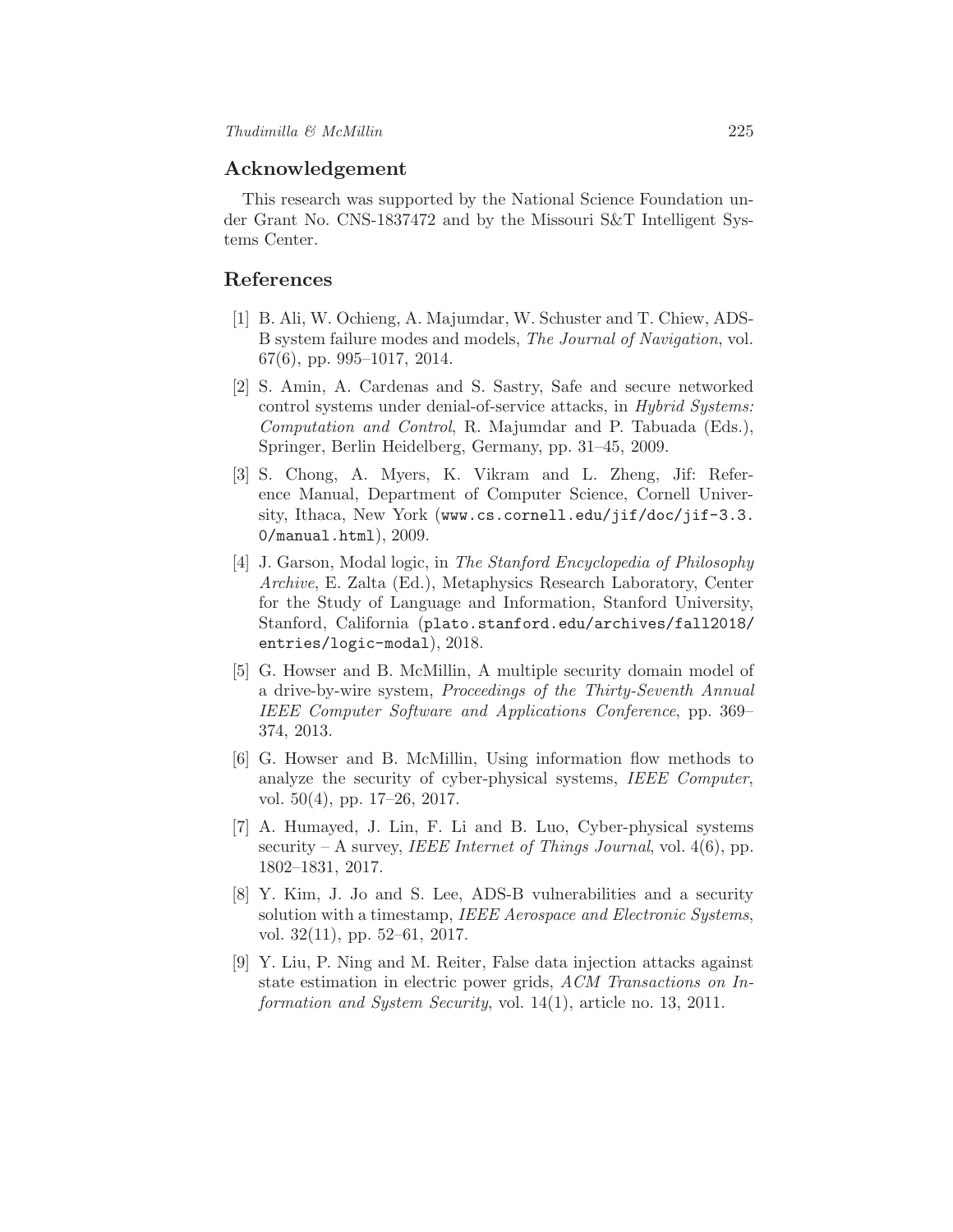- [10] M. Manesh and N. Kaabouch, Analysis of vulnerabilities, attacks, countermeasures and overall risk of the Automatic Dependent Surveillance-Broadcast (ADS-B) system, *International Journal of Critical Infrastructure Protection*, vol. 19, pp. 16–31, 2017.
- [11] D. McCallie, Exploring Potential ADS-B Vulnerabilities in the FAA's NextGen Air Transportation System, Graduate Research Project, Department of Electrical and Computer Engineering, Air Force Institute of Technology, Wright-Patterson Air Force Base, Ohio, 2011.
- [12] D. McCallie, J. Butts and R. Mills, Security analysis of the ADS-B implementation in the next generation air transportation system, *International Journal of Critical Infrastructure Protection*, vol. 4(2), pp. 78–87, 2011.
- [13] Y. Mo and B. Sinopoli, Secure control against replay attacks, *Proceedings of the Forty-Seventh Annual Allerton Conference on Communications, Control and Computing*, pp. 911–918, 2009.
- [14] F. Pasqualetti, F. Dorfler and F. Bullo, Cyber-physical security via geometric control: Distributed monitoring and malicious attacks, *Proceedings of the Fifty-First IEEE Conference on Decision and Control*, pp. 3418–3425, 2012.
- [15] F. Pottier and V. Simonet, Information flow inference for ML, *Proceedings of the Twenty-Ninth ACM SIGPLAN-SIGACT Symposium on Principles of Programming Languages*, pp. 319–330, 2002.
- [16] A. Sabelfeld and A. Myers, Language-based information flow security, *IEEE Journal on Selected Areas in Communications*, vol. 21(1), pp. 5–19, 2003.
- [17] V. Simonet, Flow Caml in a nutshell, *Proceedings of the First Applied Semantics II Workshop*, pp. 152–165, 2003.
- [18] M. Strohmeier, M. Schafer, V. Lenders and I. Martinovic, Realities and challenges of NextGen air traffic management: The case of ADS-B, *IEEE Communications*, vol. 52(5), pp. 111–118, 2014.
- [19] A. Teixeira, S. Amin, H. Sandberg, K. Johansson and S. Sastry, Cyber security analysis of state estimators in electric power systems, *Proceedings of the Forty-Ninth IEEE Conference on Decision and Control*, pp. 5991–5998, 2010.
- [20] A. Thudimilla and B. McMillin, Multiple security domain nondeducibility air traffic surveillance systems, *Proceedings of the Eighteenth IEEE International Symposium on High Assurance Systems Engineering*, pp. 136–139, 2017.